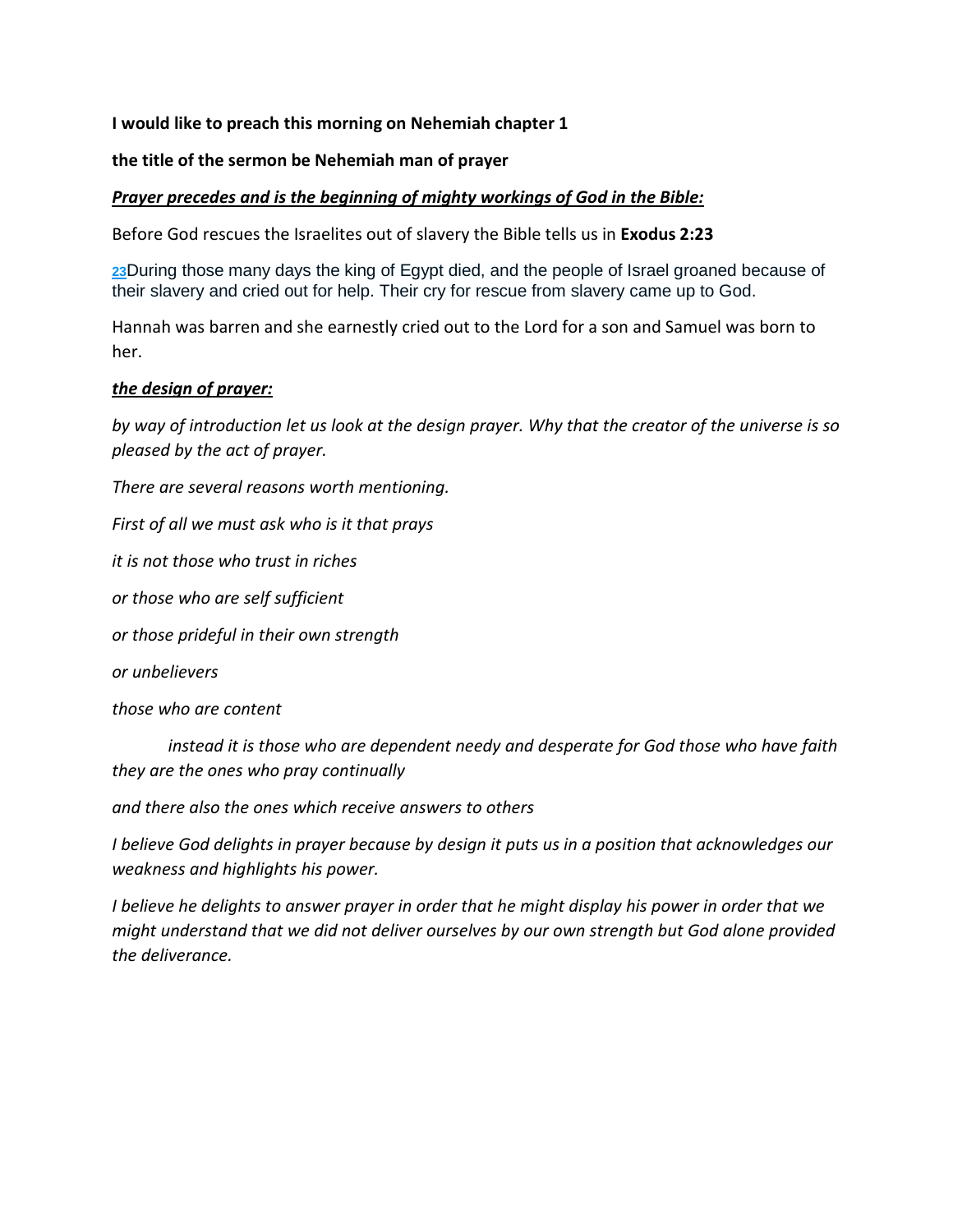#### **Disclaimer about the context**

#### **yes we must understand the context of Scripture or we can make great errors.**

 However we must also understand that these stories are preserved for our benefit to teach us timeless truths about heroes of the faith that went before us. We see how they responded to the challenges of their time and how they obtained favor with God and then we can take encouragement to seek the same.

 **Most importantly they teach us about God and his nature and the ways that he interacts with his people. We are then encouraged to draw near to a God who as the Bible says in Hebrews 13:8 that 8**Jesus Christ is the same yesterday and today and forever.

**<sup>1</sup>The words of Nehemiah the son of Hacaliah.** 

**Now it happened in the month of Chislev, in the twentieth year, as I was in Susa the citadel, 2that Hanani, one of my brothers, came with certain men from Judah. And I asked them concerning the Jews who escaped, who had survived the exile, and concerning Jerusalem. 3And they said to me, "The remnant there in the province who had survived the exile is in great trouble and shame. The wall of Jerusalem is broken down, and its gates are destroyed by fire."** 

**Nehemiah bio:** he was the cupbearer to the king

for he was one of the cup-bearers of King Artaxerxes, which was a place of great honor and advantage in the Persian court, because of the privilege it gave him of being daily in the king's presence, and the opportunity which he had thereby of gaining his favor for the obtaining of any petition which he should make to him; and that, especially, since the times of his attendance always were when the king was making his heart merry with the wine

The first thing that comes to our attention is that Nehemiah is **concerned** with the state of Jerusalem.

 This concern is for both the honor of God's people. and God himself. Nehemiah undoubtedly has a zeal and passion the glory of God and is concerned that his honor is maintained.

And this zeal for God's honor supersedes his own interests and his love of self.

#### **Malachi 1:11**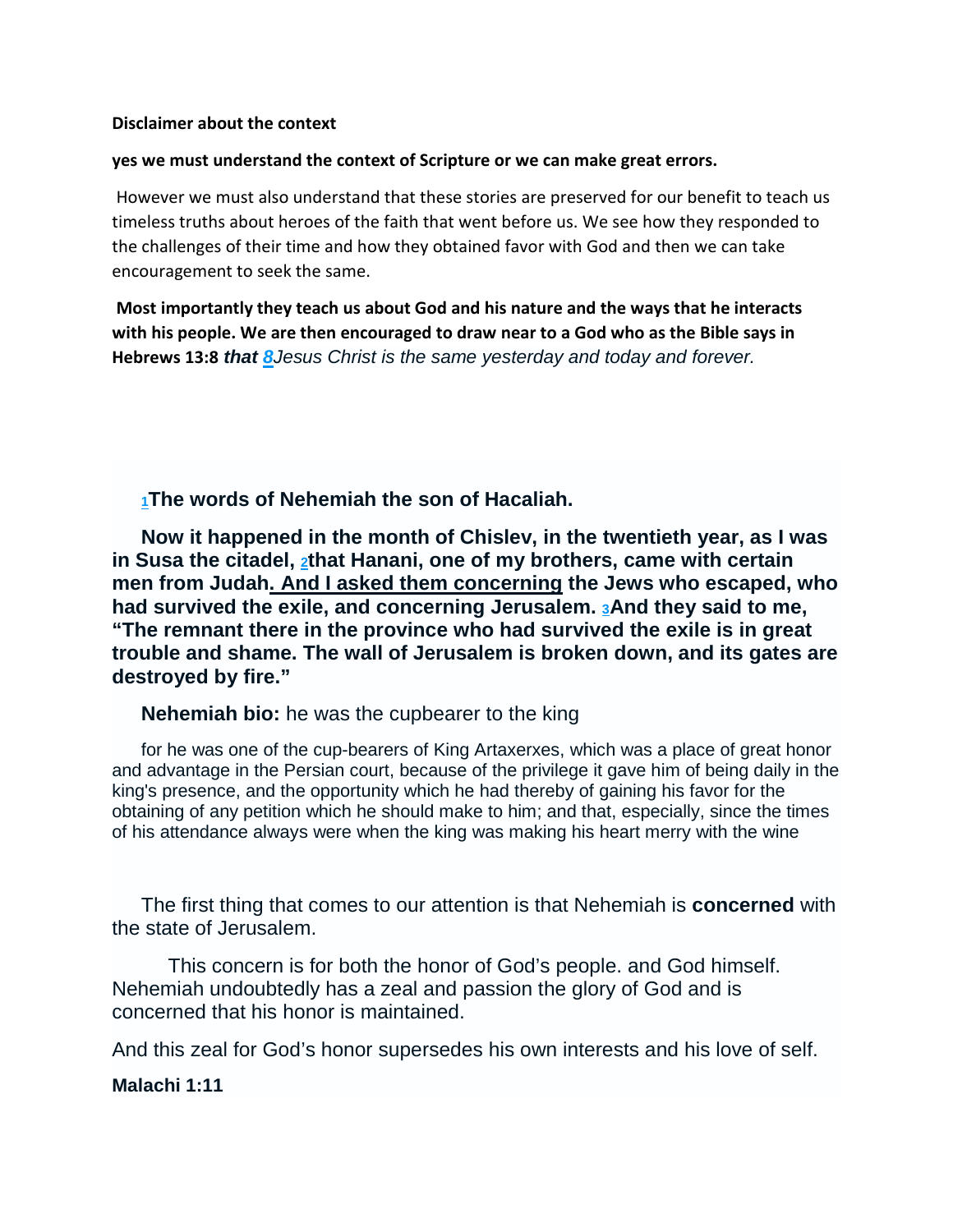**11** For from the rising of the sun to its setting my name will be<sup>b</sup> great among the nations, and in every place incense will be offered to my name, and a pure offering. For my name will be great among the nations, says the LORD of hosts.

This text captures Nehemiah's heart, for he understood his priorities, that maintaining God's honor far outweighed any other interest that he had!

Mankind has the tendency to be self centered and to be focused only on our own needs, all the while forgetting to be concerned both the needs of our brothers and the honor of God.

## This issue is directly addressed in **Haggai 1:4-6**

**4**"Is it a time for you yourselves to dwell in your paneled houses, while this house lies in ruins?**5**Now, therefore, thus says the LORD of hosts: Consider your ways. **6**You have sown much, and harvested little. You eat, but you never have enough; you drink, but you never have your fill. You clothe yourselves, but no one is warm. And he who earns wages does so to put them into a bag with holes.

Jesus is the perfect example of where our priorities and loyalties are to be.

# Four **second Corinthians 8:9** says

**9**For you know the grace of our Lord Jesus Christ, that though he was rich, yet for your sake he became poor, so that you by his poverty might become rich.

## **Philippians 2:5-8** tells us

**5**Have this mind among yourselves, which is yours in Christ Jesus,**<sup>a</sup> 6**who, though he was in the form of God, did not count equality with God a thing to be grasped,<sup>b</sup> *z*but emptied himself, by taking the form of a servant,**<sup>c</sup>** being born in the likeness of men. **8**And being found in human form, he humbled himself by becoming obedient to the point of death, even death on a cross.

Read in the Gospel of John chapter 8:29

**29**And he who sent me is with me. He has not left me alone, for I always do the things that are pleasing to him."

And of course we are to be imitators of Christ and to follow in his footsteps.

For first John 2:6 tells us

**6**whoever says he abides in him ought to walk in the same way in which he walked.

And let me ask this?

**<sup>7</sup>**"Thus says the LORD of hosts: Consider your ways. **8**Go up to the hills and bring wood and build the house, that I may take pleasure in it and that I may be glorified, says the LORD. **9**You looked for much, and behold, it came to little. And when you brought it home, I blew it away. Why? declares the LORD of hosts. Because of my house that lies in ruins, while each of you busies himself with his own house. **10**Therefore the heavens above you have withheld the dew, and the earth has withheld its produce. **11**And I have called for a drought on the land and the hills, on the grain, the new wine, the oil, on what the ground brings forth, on man and beast, and on all their labors."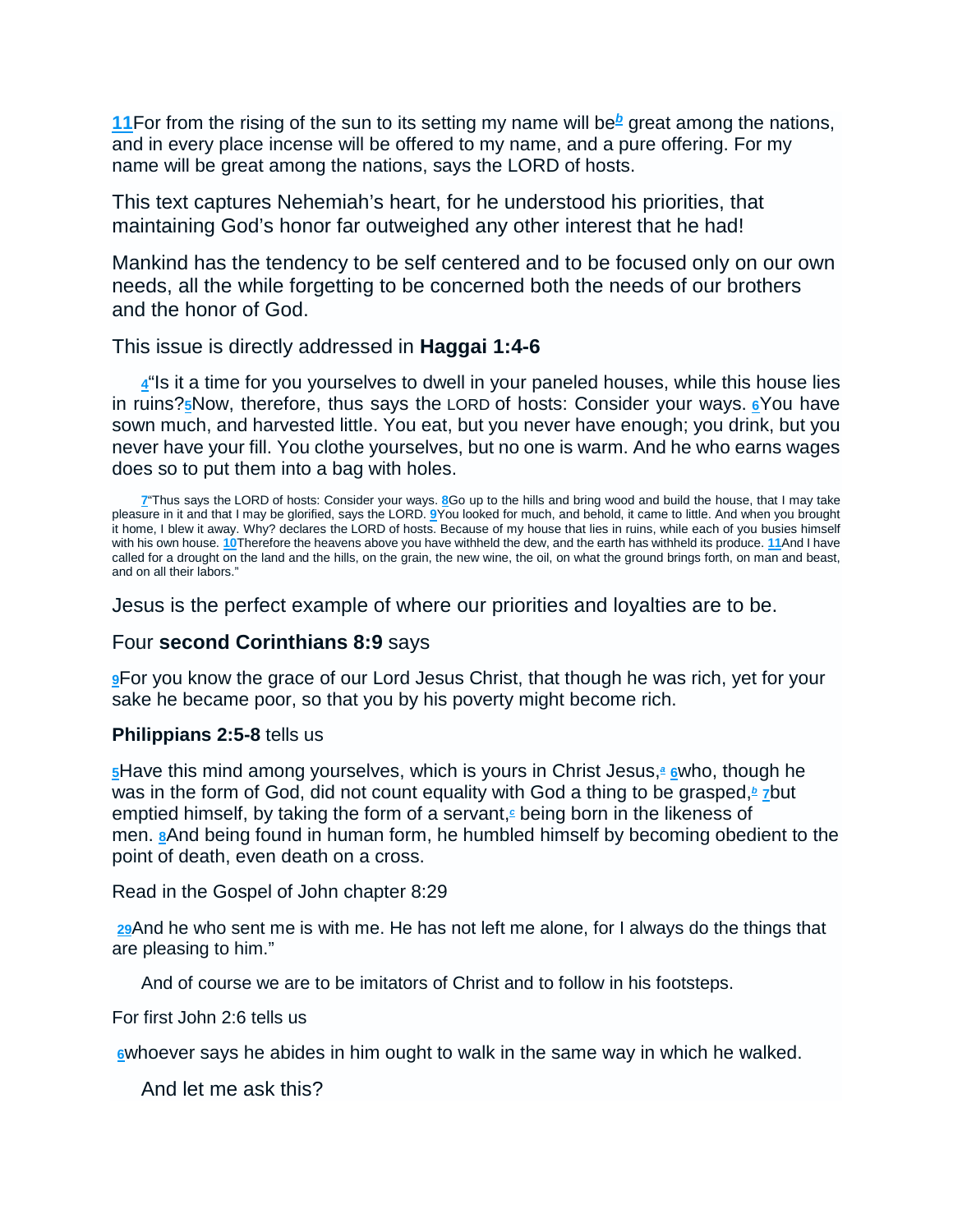Do we care enough to inquire about the state of the church, the state of God's people? Doesn't even enter our mind?

Are we content to go about our own business when the Church is losing its influence in our nation. When we look around and see all the spiritual brokenness and ruin.

When We see that worldliness is creeping to church and the hearts of our youth have gone astray.

When We see a nation that has turned away from godly precepts does it not grieve our hearts!

**Know this for certain** God is looking for individuals today who have a holy zeal for his honor and honor of his church which, far outweighs their own interests!

Those who do not want ease and comfort and complacency Zion.

And look at his **response** to this devastating news in **verse four:**

## **Nehemiah's Prayer**

# **<sup>4</sup>As soon as I heard these words I sat down and wept and mourned for days, and I continued fasting and praying before the God of heaven.**

We all say that we want revival but the real question is are we willing to pay the price.

Giving to God what does not cost us anything means very little to God. Look what David said

# **second Samuel 24:24**

But the king said to Araunah, "No, but I will buy it from you for a price..... "... I will not offer burnt offerings to the LORD my God that cost me nothing." So David bought the threshing floor and the oxen for fifty shekels of silver.

So what is the cost?

For Nehemiah it was sacrificing his own interest in order to be devoted to God's purposes. As we just read it involved weeping, warning, fasting, and prayer.

And as we will later read he gave up his own life in order to lead the efforts to rebuild the broken down wall Jerusalem.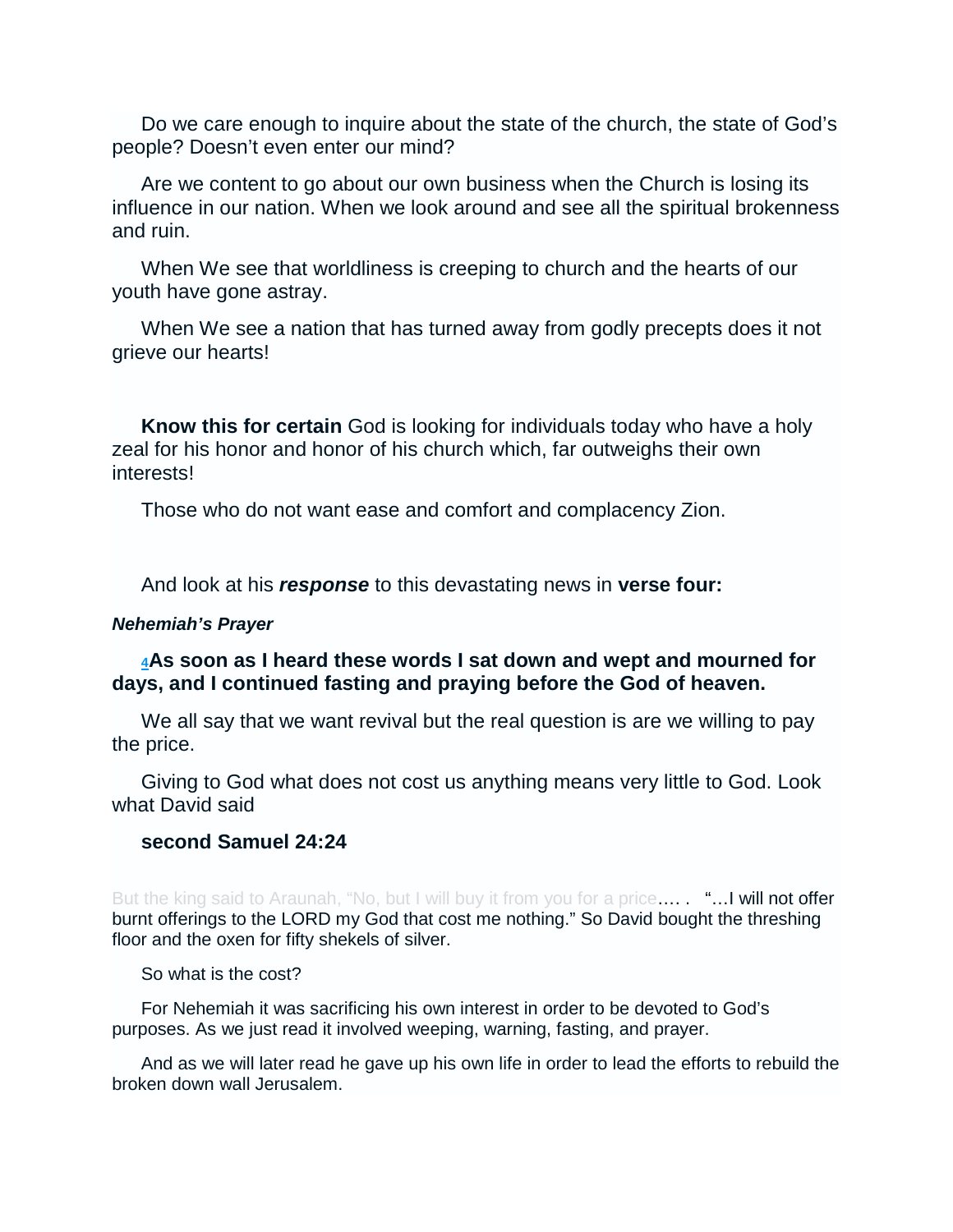I am convinced that if we could see the true extent of the spiritual brokenness and poverty that surrounds us it would lead us to weeping and mourning.

### **Philippians 3:18-19**

**18**For many, of whom I have often told you and now tell you even with tears, walk as enemies of the cross of Christ. **19**Their end is destruction, their god is their belly, and they glory in their shame, with minds set on earthly things.

### **Joel 2:17**

Between the vestibule and the altar let the priests, the ministers of the LORD, weep and say, "Spare your people, O LORD, and make not your heritage a reproach, a byword among the nations. Why should they say among the peoples, 'Where is their God?'"

And after hearing this devastated news the Bible tells us that he fasted and prayed. Which is only appropriate for someone who has received such devastating news and is concerned about it.

Have you ever had something bad happen in your life that cause you to lose your appetite. I believe that this is one causes for fasting having a garden for something that far outweighs our concern for food.

Fasting did not die out in the Old Testament but it is a mighty weapon for the Christian which helps to suppress the physical needs while helping to obtain it greater focus on the true spiritual needs!

For those who are physically able it would be wise to better understand this discipline and its usefulness.

# **<sup>5</sup>And I said, "O LORD God of heaven, the great and awesome God who keeps covenant and steadfast love with those who love him and keep his commandments,**

## **look at what reverence he addresses God**

Nehemiah was a contemporary of Daniel and it is possible that they knew each other. In the book of Daniel we have some of the most incredible statements about God's sovereignty and I am of the opinion that Nehemiah has this same understanding.

Nehemiah is one of the last books to be written in the OT and therefore Nehemiah has the luxury of possessing a fuller understanding of God. He is heard of the mighty deeds of the Lord and of his deliverances. I believe this knowledge produces faith and a greater awareness of the sovereignty of God over the affairs of men.

How much more do we process this luxury living in the last days possessing the full counsel of God's revealed will. We have little excuse not to think great and awesome thoughts about God.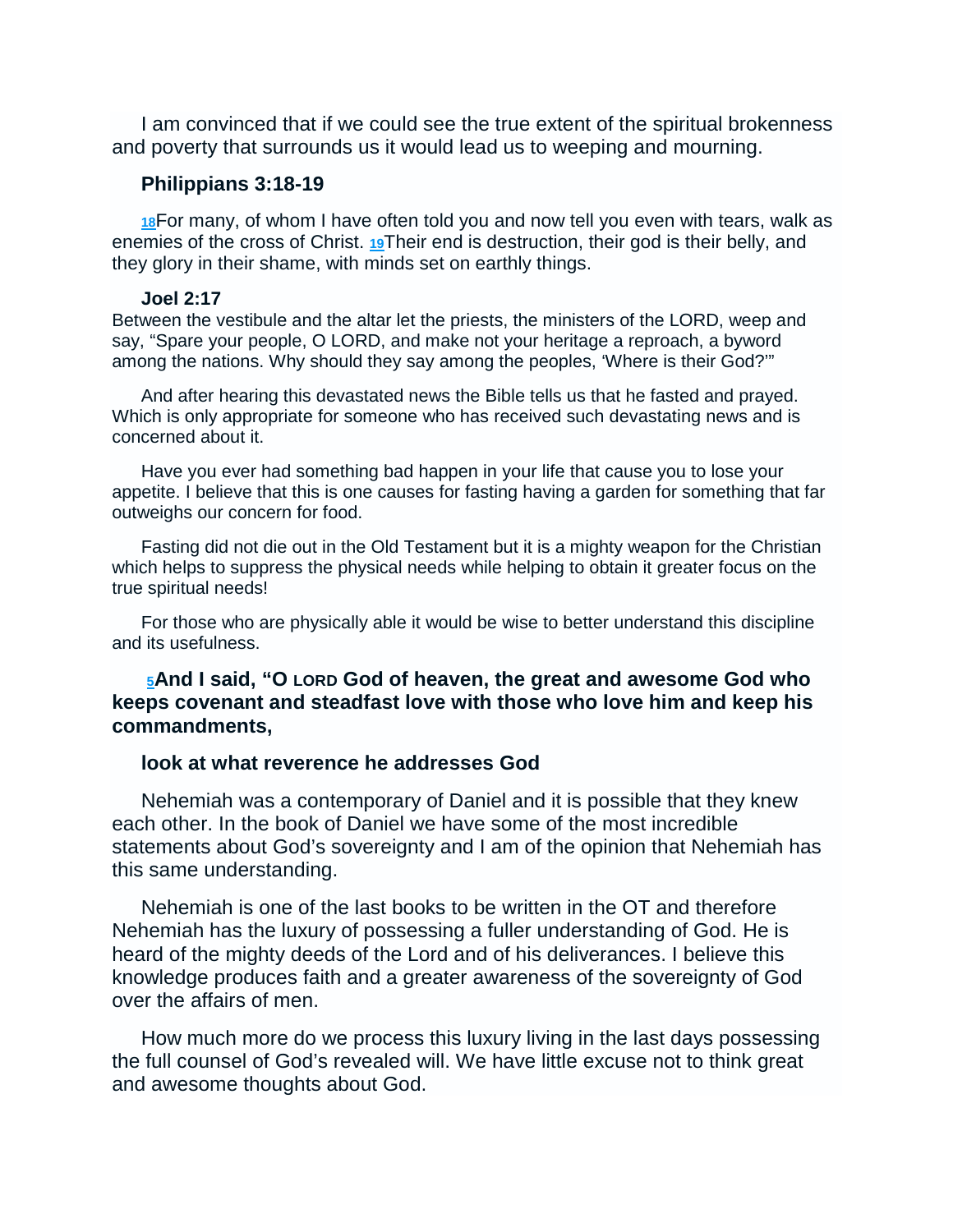It is essential that we have a biblical view of the sovereignty and power of God. For it does no good to pray to a God who does not have the power to answer those prayers.

## Statements of sovereignty in Daniel

not only is it necessary to believe that God has the power but we must also understand that he is willing to answer our prayers.

**<sup>6</sup>let your ear be attentive and your eyes open, to hear the prayer of your servant that I now pray before you day and night for the people of Israel your servants, confessing the sins of the people of Israel, which we have sinned against you. Even I and my father's house have sinned. 7We have acted very corruptly against you and have not kept the commandments, the statutes, and the rules that you commanded your servant Moses.** 

## **Persistence:**

I'd like to point out Nehemiah's **persistence** for we read that he prayed day and night

he had a determination not to give up until he received a blessing from God.

God is not looking for those who are only willing to utter an occasional halfhearted prayer but rather he is looking for those who will diligently seek him!

True persistence stems from desperation and the realization that we cannot live apart from God intervening in the brokenness.

## Genesis 32:26-28

**26**Then he said, "Let me go, for the day has broken." But Jacob said, "I will not let you go unless you bless me." **27**And he said to him, "What is your name?" And he said, "Jacob." **28**Then he said, "Your name shall no longer be called Jacob, but Israel,**<sup>f</sup>** for you have striven with God and with men, and have prevailed."

## **Deuteronomy 9:13-14 look what God says to Moses**

**13**"Furthermore, the LORD said to me, 'I have seen this people, and behold, it is a stubborn people. **14**Let me alone, that I may destroy them and blot out their name from under heaven. And I will make of you a nation mightier and greater than they.'

This idea of persistence is closely associated to successful prayer and Jesus us to do the same.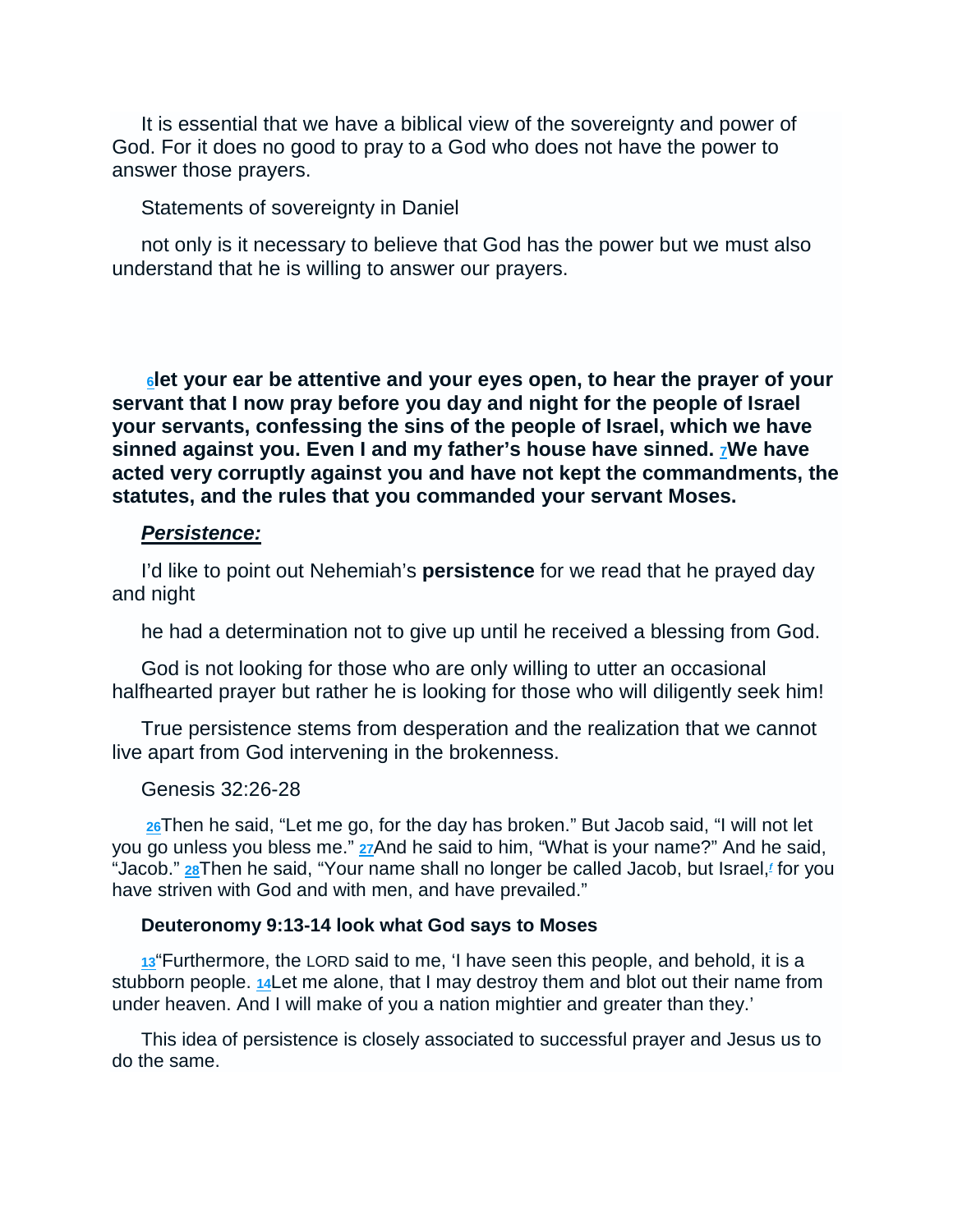Jesus in Luke chapter 11 after being asked how to pray tells a story about a man who went to ask a favor of his friend at midnight. The Bible tells us in **Luke 11:8** 

**8**I tell you, though he will not get up and give him anything because he is his friend, yet because of his impudence<sup>c</sup>he will rise and give him whatever he needs. **9**And I tell you, ask, and it will be given to you; seek, and you will find; knock, and it will be opened to you.

This word impudence can also be translated as persistence

Lk 11:8, is literally "shamelessness" and relates to carrying out God's plan with "unembarassed boldness" – in the dignity of faith.

Also regarding prayer Jesus taught us a parable in Luke 18

**1**And he told them a parable to the effect that they ought always to pray and not lose heart. **2**He said, "In a certain city there was a judge who neither feared God nor respected man. **3**And there was a widow in that city who kept coming to him and saying, 'Give me justice against my adversary.' **4**For a while he refused, but afterward he said to himself, 'Though I neither fear God nor respect man**, 5yet because this widow keeps bothering me, I will give her justice, so that she will not beat me down by her continual coming.'" 6**And the Lord said, "Hear what the unrighteous judge says. **7**And will not God give justice to his elect, who cry to him day and night? Will he delay long over them? **8**I tell you, he will give justice to them speedily. Nevertheless, when the Son of Man comes, will he find faith on earth?"

See persistence in verse one

And there are many other examples that we do not have time to mention of those who prayed out of their desperation and poverty great need with a persistence on willing to be moved until they obtained a blessing from God.

The Bible gives us great encouragement and hope for answered prayers

## **Matthew 6:6**

**6**But when you pray, go into your room and shut the door and pray to your Father who is in secret. And your Father who sees in secret will reward you.

## **Hebrews 11:6**

**6**And without faith it is impossible to please him, for whoever would draw near to God must believe that he exists and that he rewards those who seek him

# **Daniel 10:12**

Daniel was much like Nehemiah that he began to seek God wholeheartedly through scripture and prayer and look with the Bible tells us about him.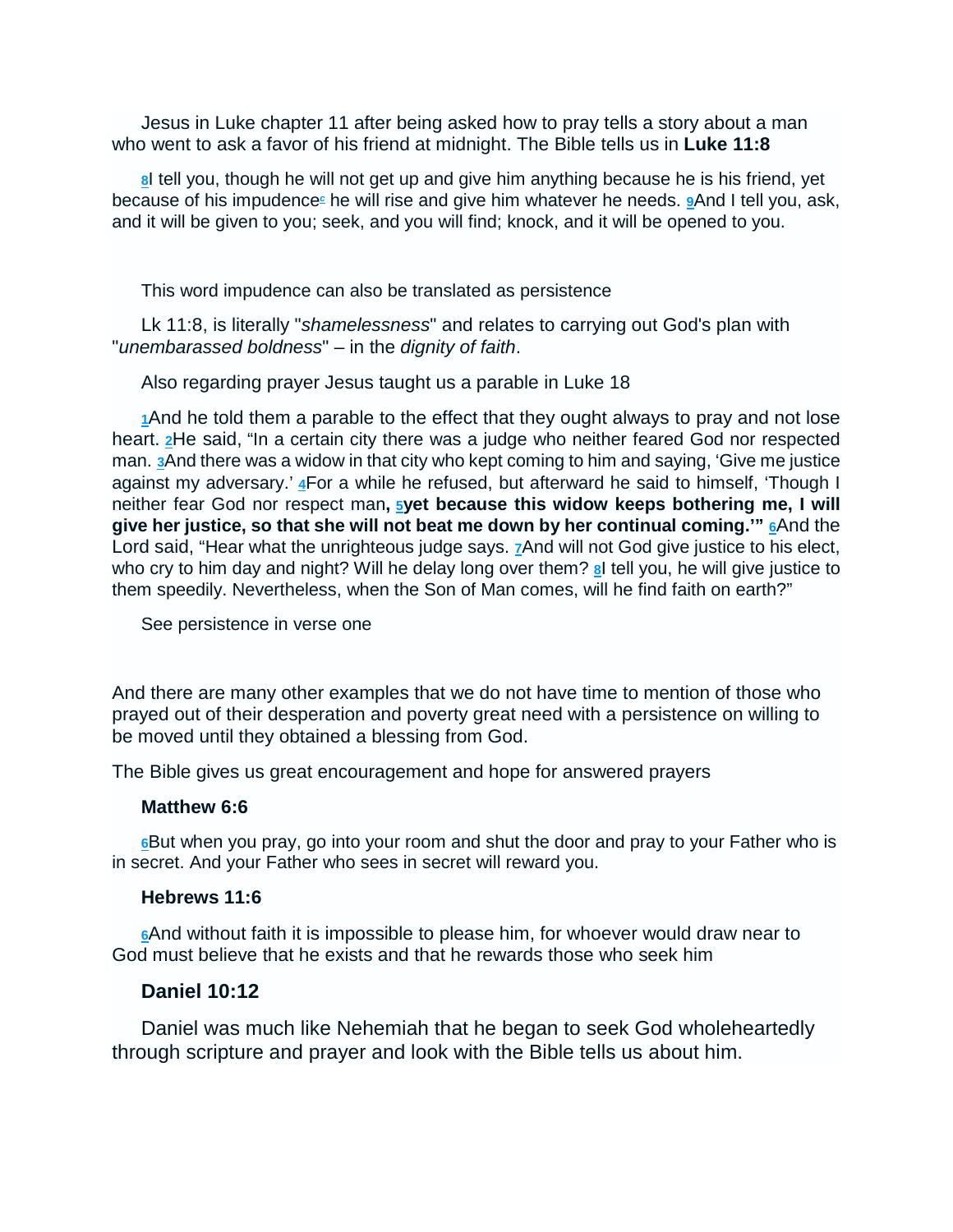**12**Then he said to me, "Fear not, Daniel, for from the first day that you set your heart to understand and humbled yourself before your God, your words have been heard, and I have come because of your words.

#### **intercession:**

we also see back in **Nehemiah 1: 6-7** that Nehemiah was a mighty **intercessor** that is he he prayed to God on the behalf of the people of Israel.

Look at what the Bible says regarding intercession:

Psalm 106:23

**23**Therefore he said he would destroy them had not Moses, his chosen one, stood in the breach before him, to turn away his wrath from destroying them.

#### Deuteronomy 9:25

**25**"So I lay prostrate before the LORD for these forty days and forty nights, because the LORD had said he would destroy you. **26**And I prayed to the LORD, 'O Lord GOD, do not destroy your people and your heritage, whom you have redeemed through your greatness, whom you have brought out of Egypt with a mighty hand.**27**Remember your servants, Abraham, Isaac, and Jacob. Do not regard the stubbornness of this people, or their wickedness or their sin, **28**lest the land from which you brought us say, "Because the LORD was not able to bring them into the land that he promised them, and because he hated them, he has brought them out to put them to death in the wilderness." **29**For they are your people and your heritage, whom you brought out by your great power and by your outstretched arm.'

This concept of intercessory prayer is breathtaking, that one man can stand between God's wrath and an entire nation.

And take note of this intercessory prayer did not die out with Moses are Nehemiah or the Old Testament

for we have access and a boldness to enter the throne of God through the blood of Christ with confidence

**the apostle Paul** made a practice of intercession as did the early church

read Paul's prayers in Ephesians 1:15-23, 3:14-21.

Pray these prayers for your church for your family those you love.

#### **Jesus himself was an intercessor and would see this in John chapter 17.**

**And in fact as we read in Hebrews 7:25 Jesus is currently interceding for us.**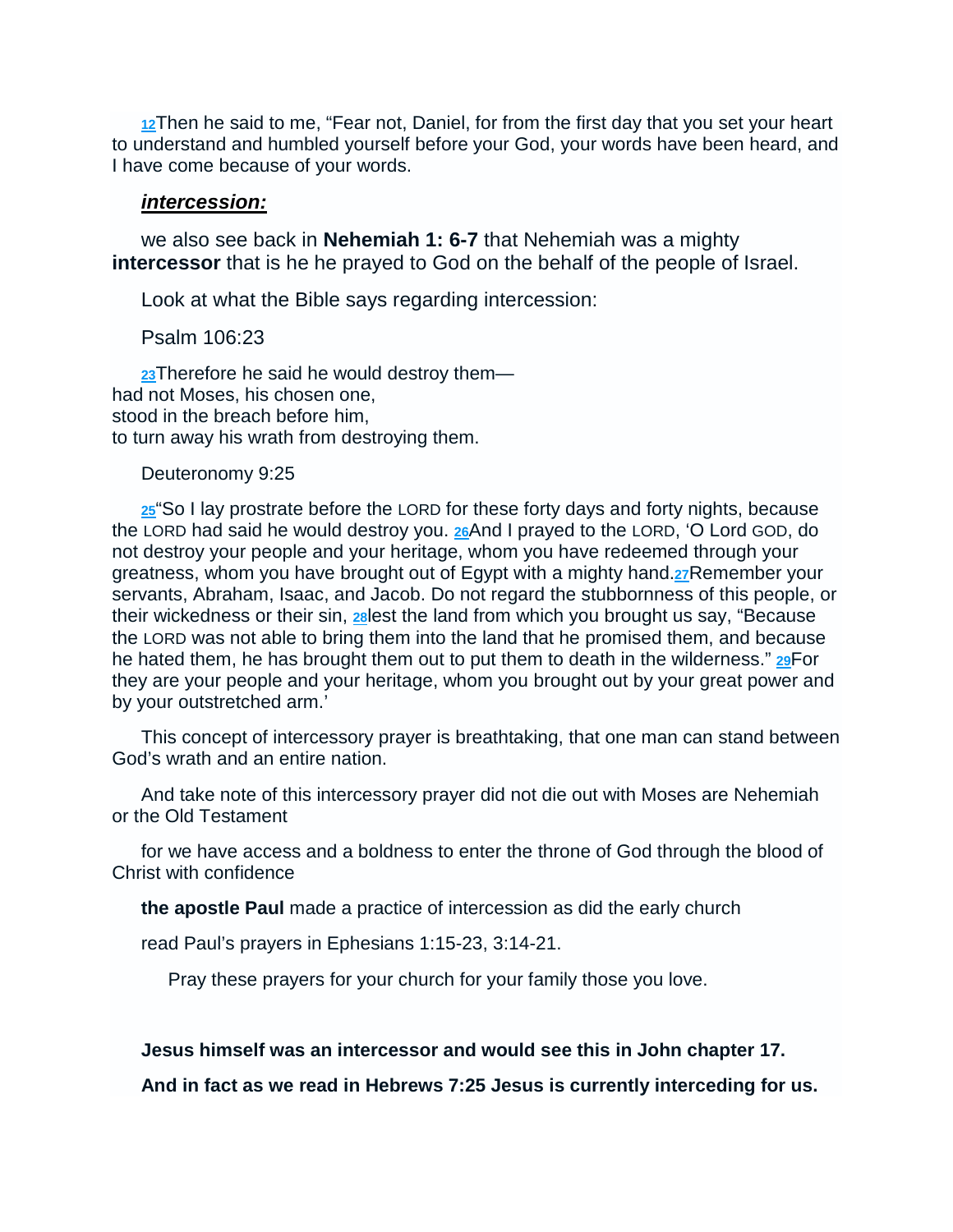**25**Consequently, he is able to save to the uttermost<sup>®</sup> those who draw near to God through him, since he always lives to make intercession for them.

**First Peter 2:5** refers to Christians as a holy priesthood and therefore it can be implied that we may participate in the priestly function of intercession.

## **Colossians 4:12**

**12**Epaphras, who is one of you, a servant of Christ Jesus, greets you, always struggling on your behalf in his prayers, that you may stand mature and fully assured in all the will of God.

In some translations say wrestling or laboring earnestly for you in his prayers

I do not believe that we can capture in words or express the richness of the blessing that can be gained through intercessory prayer.

What encouragement

to pray for our church, to pray for our city, to pray for our nation

pray for our families and those we love.

**<sup>8</sup>Remember the word that you commanded your servant Moses, saying, 'If you are unfaithful, I will scatter you among the peoples, 9but if you return to me and keep my commandments and do them, though your outcasts are in the uttermost parts of heaven, from there I will gather them and bring them to the place that I have chosen, to make my name dwell there.'** 

# **Nehemiah appeals to God's covenant:**

**<sup>10</sup>They are your servants and your people, whom you have redeemed by your great power and by your strong hand. 11O Lord, let your ear be attentive to the prayer of your servant, and to the prayer of your servants who delight to fear your name, and give success to your servant today, and grant him mercy in the sight of this man."** 

**Now I was cupbearer to the king.** 

**Invitation** 

**Nehemiah confessing his sins and the sins of the people** 

**Nehemiah was a prophet who stood before God on behalf of the people.**